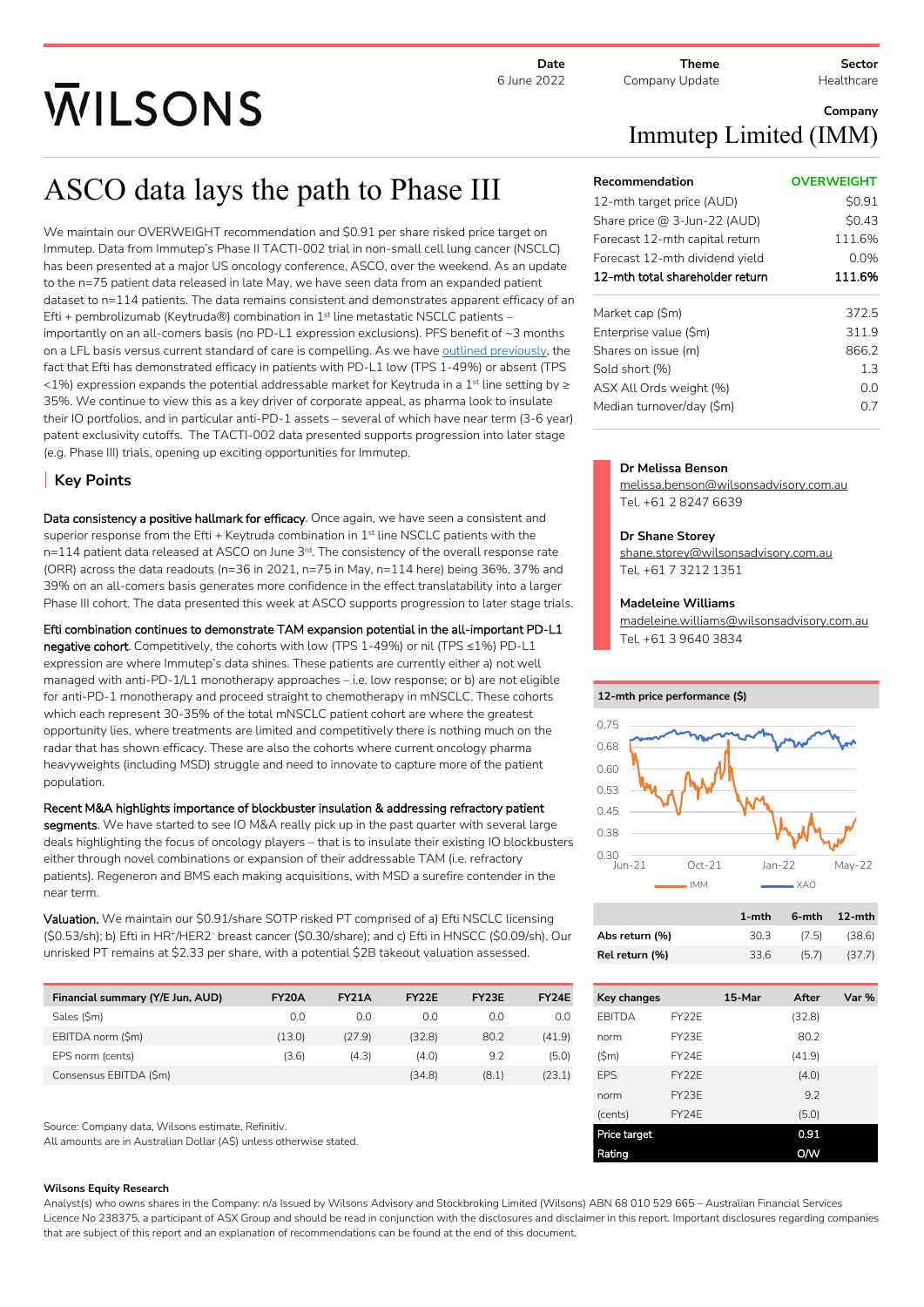# **Business Description**

Immutep (IMM:ASX) is a clinical stage Australian biopharma operating in the immuno-oncology (IO) sector with their portfolio of LAG-3 directed biologics. Immutep have four assets under development, all with strong IP protection; two of which are out-licensed (LAG525 - Novartis, IMP731 - GSK) with attached milestone and royalty revenue optionality, with the remaining two (Efti and IMP761) being developed in-house for a range of oncology and autoimmune indications.

# **Catalysts**

a) achievement of clinical trial endpoints; b) partnership opportunities; c) regulatory approvals (including IND approvals); d) corporate activity.

| P&L (\$m)          | <b>FY20A</b> | <b>FY21A</b> | <b>FY22E</b> | FY23E   | <b>FY24E</b> |
|--------------------|--------------|--------------|--------------|---------|--------------|
| Sales              | 0.0          | 0.0          | 0.0          | 0.0     | 0.0          |
| <b>EBITDA</b> norm | (13.0)       | (27.9)       | (32.8)       | 80.2    | (41.9)       |
| FBIT norm          | (15.1)       | (30.0)       | (34.7)       | 78.2    | (44.2)       |
| PBT norm           | (14.9)       | (29.9)       | (34.1)       | 78.9    | (42.7)       |
| NPAT norm          | (14.9)       | (29.9)       | (34.1)       | 78.9    | (42.7)       |
| NPAT reported      | (14.8)       | (30.5)       | (34.6)       | 78.9    | (42.7)       |
| EPS norm (cents)   | (3.6)        | (4.3)        | (4.0)        | 9.2     | (5.0)        |
| DPS (cents)        | 0.0          | 0.0          | 0.0          | 0.0     | 0.0          |
|                    |              |              |              |         |              |
| Growth (%)         | <b>FY20A</b> | <b>FY21A</b> | FY22E        | FY23E   | <b>FY24E</b> |
| Sales              | n/m          | n/m          | n/m          | n/m     | n/m          |
| <b>EBITDA</b> norm | (25.0)       | 115.0        | 17.6         | (344.4) | (152.3)      |
| NPAT norm          | (20.8)       | 100.9        | 14.1         | (331.3) | (154.2)      |
| EPS norm (cents)   | (22.1)       | 19.0         | (7.5)        | (331.3) | (154.2)      |

| Margins and returns (%) | FY20A | FY21A | FY22E | FY23E | FY24E |
|-------------------------|-------|-------|-------|-------|-------|
| <b>ROA</b>              | n/m   | n/m   | n/m   | 43.8  | n/m   |
| ROIC.                   | n/m   | n/m   | n/m   | 557.6 | n/m   |
| <b>ROF</b>              | n/m   | n/m   | n/m   | 46.1  | n/m   |

DPS (cents) n/m n/m n/m n/m n/m

| Interims (\$m)             | 1H21A        | 2H21A        | 1H22A  | 2H22E  | 1H23E        |
|----------------------------|--------------|--------------|--------|--------|--------------|
| Sales                      | 0.0          | 0.0          | 0.0    | 0.0    | 0.0          |
| FBITDA norm                | (18.8)       | (9.1)        | (15.4) | (17.4) | (18.3)       |
| FBIT norm                  | (19.9)       | (10.1)       | (16.4) | (18.3) | (19.3)       |
| PBT norm                   | (19.8)       | (10.1)       | (16.3) | (17.8) | (18.9)       |
| NPAT norm                  | (19.8)       | (10.1)       | (16.3) | (17.8) | (18.9)       |
| NPAT reported              | (20.5)       | (10.0)       | (16.8) | (17.8) | (18.9)       |
| EPS norm (cents)           | (3.7)        | (1.2)        | (1.9)  | (2.1)  | (2.2)        |
| DPS (cents)                | 0.0          | 0.0          | 0.0    | 0.0    | 0.0          |
|                            |              |              |        |        |              |
| <b>Stock specific</b>      | <b>FY20A</b> | <b>FY21A</b> | FY22E  | FY23E  | <b>FY24E</b> |
| R&D expense (m)            | (20.4)       | (17.2)       | (28.6) | (33.0) | (35.0)       |
| Licensing revenue/milestor | 7.5          | 0.0          | 0.0    | 120.0  | 0.0          |

# **Investment Thesis**

IMM's clinical assets focus on the newest approved immuno-oncology (IO) target, LAG-3. Their lead product Efti aims to enhance and extend IO blockbusters including Merck's Keytruda. We see a valuation disconnect between IMM and their opportunities in these markets with significant TAMs in metastatic cancers (breast \$2.3B, head & neck \$2.2B, lung \$8B) where unmet need is high and partnership with existing blockbusters (Keytruda) sets them up for an immediacy of adoption with future

#### approvals. **Risks**

a) adverse clinical trial outcomes; b) negative regulator interactions; c) competitive intensity of immuno-oncology field; d) available capital.

| Balance sheet (\$m)      | FY20A | FY21A | FY22E | FY23E | FY24E |
|--------------------------|-------|-------|-------|-------|-------|
| Cash & equivalents       | 26.3  | 60.6  | 77.6  | 157.0 | 113.7 |
| Current receivables      | 3.3   | 6.1   | 5.0   | 5.0   | 5.0   |
| Current inventory        | 0.0   | 0.0   | 0.0   | 0.0   | 0.0   |
| <b>PPF</b>               | 0.0   | 0.0   | 0.0   | 0.0   | 0.0   |
| Intangibles              | 15.2  | 12.8  | 12.8  | 12.8  | 12.8  |
| Other assets             | 1.7   | 7.4   | 2.9   | 3.5   | 3.0   |
| Total assets             | 46.6  | 82.0  | 98.3  | 178.4 | 134.6 |
| Current payables         | 2.9   | 4.8   | 3.0   | 3.7   | 3.2   |
| Total debt               | 0.0   | 0.0   | 0.0   | 0.0   | 0.0   |
| Other liabilities        | 10.2  | 3.8   | 3.9   | 3.4   | 3.4   |
| <b>Total liabilities</b> | 13.3  | 8.8   | 7.2   | 7.3   | 6.9   |
| Minorities               | 0.0   | 0.0   | 0.0   | 0.0   | 0.0   |
| Shareholders equity      | 33.3  | 73.3  | 91.2  | 171.1 | 127.7 |

| Cash flow (\$m)         | <b>FY20A</b> | <b>FY21A</b> | FY22E  | FY <sub>23E</sub> | FY24E  |
|-------------------------|--------------|--------------|--------|-------------------|--------|
| Operating cash flow     | (10.8)       | (17.6)       | (33.8) | 79.6              | (43.2) |
| Maintenance capex       | (0.0)        | (0.0)        | (0.0)  | (0.0)             | (0.0)  |
| Free cash flow          | (10.9)       | (17.7)       | (33.8) | 79.6              | (43.2) |
| Growth capex            | 0.0          | 0.0          | 0.0    | 0.0               | 0.0    |
| Acquisitions/disposals  | 0.0          | 0.0          | 0.0    | 0.0               | 0.0    |
| Dividends paid          | 0.0          | 0.0          | 0.0    | 0.0               | 0.0    |
| Other cash flow         | (1.4)        | (3.1)        | (2.2)  | (0.1)             | (0.1)  |
| Cash flow pre-financing | (12.3)       | (20.8)       | (36.0) | 79.5              | (43.3) |
| Funded by equity        | 22.0         | 55.0         | 53.0   | 0.0               | 0.0    |
| Funded by cash/debt     | (31.8)       | (89.3)       | (70.0) | (79.5)            | 43.3   |

| Liquidity                   | <b>FY20A</b> | <b>FY21A</b> | FY22E   | FY <sub>23E</sub> | FY24E   |
|-----------------------------|--------------|--------------|---------|-------------------|---------|
| Cash conversion (%)         | 84.9         | 63.5         | 1049    | 98.3              | 106.5   |
| Net debt (\$m)              | (26.3)       | (60.6)       | (77.6)  | (157.0)           | (113.7) |
| Net debt / EBITDA (x)       | 7.0          | フフ           | 24      | (2.0)             | 2.7     |
| $ND / ND + Equity (%)$      | (377.3)      | (477.9)      | (570.7) | n/m               | (811.0) |
| EBIT / Interest expense (x) | 79.7         | n/m          | 559     | n/m               | 30.4    |

| Valuation           | <b>FY20A</b> | <b>FY21A</b> | <b>FY22E</b> | FY <sub>23E</sub> | <b>FY24E</b> |
|---------------------|--------------|--------------|--------------|-------------------|--------------|
| EV / Sales (x)      | n/m          | n/m          | n/m          | n/m               | n/m          |
| EV / EBITDA (x)     | (26.6)       | (11.2)       | (9.0)        | 7.7               | (6.2)        |
| EV / EBIT (x)       | (23.0)       | (10.4)       | (8.5)        | 2.8               | (5.9)        |
| P/E(x)              | (11.8)       | (10.0)       | (10.8)       | 4.7               | (8.6)        |
| P / BV (x)          | 6.3          | 4.4          | 4.0          | 2.1               | 7.9          |
| FCF yield (%)       | (5.2)        | (5.5)        | (9.2)        | 21.7              | (11.8)       |
| Dividend yield (%)  | 0.0          | 0.0          | 0.0          | 0.0               | 0.0          |
| Payout ratio (%)    | 0.0          | 0.0          | 0.0          | 0.0               | 0.0          |
| Weighted shares (m) | 410.1        | 692.6        | 854.1        | 854.1             | 854.1        |

Source: Company data, Wilsons estimate, Refinitiv.

All amounts are in Australian Dollar (A\$) unless otherwise stated.

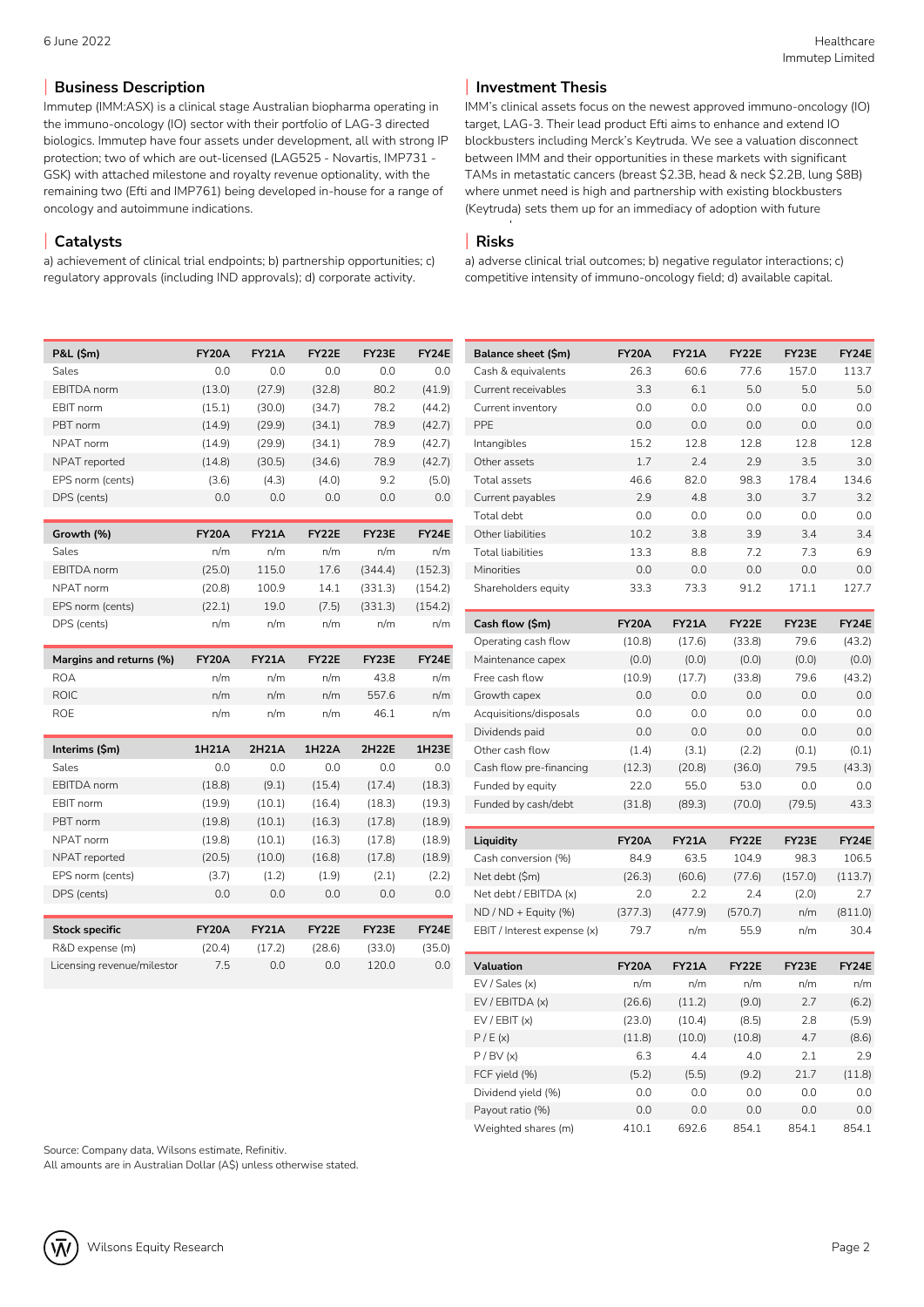# ASCO data update

# **TACTI-002 refresher**

**TACTI-002 trial summary**. TACTI-002 is a non-randomised Phase II, open-label trial being conducted across 19 study site locations across the USA, UK, Europe and Australia. **Figure 1** below summarises the trial design, with Part A being the focus of today's note (1st line NSCLC patients).

## **Figure 1. TACTI-002 trial design**



*Source: Immutep, clinicaltrials.gov, Wilsons.* 

# **Data from expanded cohort (n=114) continues to show superior efficacy of Efti combination**

As we [recently outlined,](https://aus01.safelinks.protection.outlook.com/?url=https%3A%2F%2Fwilp.hosting.factset.com%2FPARTNERS_TD_TRACK%2Fexternal%2Fdownload%3Fq%3D28ce91fe94e72cf8eb88d3876dda6584e9ad8ba8aEsOs1cEz_HCbJwW55HEjeBZWIKGNNn8uaStFjCWMpGjPEM-oBuoX-4jMkNp2GqE6dYKtSVu3_b_JNw0MaHBtzeaMSbeI08sNDdcEvzEeCuC26TteI7iXn1cLZB-Ncw50aZyakshYDtqIgroYGQgbfklAEylBv3XC661NSOhHCo00zwK3ikmWmreP95iiokiQZhWXRHkGLSTKHy_2QG-83A%252C%252C&data=05%7C01%7CMelissa.Benson%40wilsonsadvisory.com.au%7C4770595d4023430b8cb108da3f7482fc%7Ce636eee95e214de18856a25606230dca%7C0%7C0%7C637892066894615870%7CUnknown%7CTWFpbGZsb3d8eyJWIjoiMC4wLjAwMDAiLCJQIjoiV2luMzIiLCJBTiI6Ik1haWwiLCJXVCI6Mn0%3D%7C3000%7C%7C%7C&sdata=8ZMZVqEdSZIL2olPzDMLWnuuJSDW7dEMZuaJutJGrfw%3D&reserved=0) the updated TACTI-002 data (n=75) continued to show superior efficacy when comparing Efti in combination with pembrolizumab and pembrolizumab monotherapy (from published studies). The additional ASCO data announced over the weekend continues to support this same conclusion. Updated data from n=114 patients (Part A plus extension) are summarised in **Table 1** in comparison to the pivotal Phase III studies used to support current standard of care IO therapies in the mNSCLC indication. Importantly Efti combination responses remain consistent, with respect to the primary endpoint – overall response rate (ORR) – when comparing across the interim data readouts (36%, 37% and 39% ORR from 2021, Jan '22 and April '22 data cutoffs). Consistent in primary endpoint as the trial sample size (n) increases provides more confidence in the translatability of this effect in larger (i.e. Phase III) randomised controlled trials.

| Table 1. Comparison of Efti vs other checkpoint inhibitors vs SOC in 1st line metastatic NSCLC^ |                                         |                            |                     |                      |                           |
|-------------------------------------------------------------------------------------------------|-----------------------------------------|----------------------------|---------------------|----------------------|---------------------------|
|                                                                                                 | $Eftl +$<br>pembrolizumab               | Pembrolizumab Atezolizumab |                     | Pembro+<br>chemo     | Nivolumab +<br>ipilimumab |
| <b>Targets</b>                                                                                  | APC activator+<br>Anti-PD-1             | Anti-PD-1                  | Anti-PD-L1          | Anti-PD-1+<br>chemo  | Anti-PD-1+<br>Anti-CTLA-4 |
| FDA approval                                                                                    |                                         | April 2019                 | May 2020            | Oct 2018             | May 2020                  |
| Study                                                                                           | <b>TACTI-002</b><br>Part A<br>extension | Keynote-042                | IMpower110          |                      | Keynote-407 Checkmate-227 |
| Phase                                                                                           | Ш                                       | Ш                          | Ш                   | $\mathbf{m}$         | Ш                         |
| <b>Therapy Line</b>                                                                             | 1 <sup>st</sup>                         | 1 <sup>st</sup>            | 1 <sup>st</sup>     | 1 <sup>st</sup>      | 1 <sup>st</sup>           |
| n                                                                                               | 114                                     | 637                        | 277                 | 278                  | 583                       |
| <b>PD-L1TPS &lt;1%</b>                                                                          | 28%                                     | nil                        | nil                 | 34%                  | 32%                       |
| <b>TPS 1-49%</b>                                                                                | 32%                                     | 53%                        | 61%                 | 37%                  | 33%                       |
| TPS ≥50%                                                                                        | 17%                                     | 47%                        | 39%                 | 26%                  | 35%                       |
| <b>Median PFS</b>                                                                               | 6.9 <sub>m</sub>                        | 5.4 <sub>m</sub>           | 5.7 <sub>m</sub>    | 6.4 <sub>m</sub>     | 7.2 <sub>m</sub>          |
| HR (for progression)                                                                            | interim (NR)                            | $1.07$ , $p > 0.05$        | 0.77                | $0.56$ , $p < 0.001$ | 0.79                      |
| <b>Median OS (months)</b>                                                                       | Not yet<br>reached                      | 16.7m                      | 17.5 m              | 15.9 m               | 17.1 m                    |
| HR (for death)                                                                                  |                                         | $0.81$ , $p=0.0018$        | $0.83$ , $p > 0.05$ | $0.64$ , $p < 0.001$ | 0.73                      |
| DoR median                                                                                      | Not yet reached                         | 20.2 m                     | not estimatable     | 7.7 <sub>m</sub>     | 19.6 m                    |
| <b>ORR</b>                                                                                      | 39%                                     | 27%                        | 29%                 | 58%                  | 33%                       |
| Response criteria                                                                               | <b>iRECIST</b>                          | RECIST v1.1                | RECIST v1.1         | RECIST v1.1          | RECIST v1.1               |
| <b>Adverse Events (AEs)</b>                                                                     |                                         |                            |                     |                      |                           |
| <b>Discontinuation AEs</b>                                                                      | 10%                                     | 8%                         | 6%                  | 23%                  | 18%                       |

ANote this is not an exhaustive list of all approved IO combinations and drugs ; simply a summary of *interesting trial predicates and comparisons.*

For trials with PD-L1 subgroups, the most inclusive dataset is shown (i.e. all PD-L1 levels) to make most *comparable to TACTI-002 data. i.e. for some IO higher OS data was found in TPS>50% groups etc. NR = not reported. # total TACTI-002 population (includes HNSCC).*

*Source: Immutep, clinicaltrials.gov, Wilsons.* 

**PFS**. An incremental update included was progression free survival (PFS) was reported as 6.9 months on an allcomers basis. It is important to note this is not a like-forlike comparison to the 5.4 month PFS achieved in KEYNOTE-042 with pembrolizumab monotherapy as this 5.4 month PFS was achieved in a PD-L1 positive population (TPS  $\geq$  1%). On a LFL basis the Efti + pembro combination in TPS  $\geq 1\%$  patients is currently 8.4 months (a 3 month benefit vs pembrolizumab alone). Similar outcomes are seen when comparing to Roche's anti-PD-L1 atezolizumab (achieving 5.7 month PFS in  $TPS \geq 1\%$  cohort).

The addition of Efti has a clear benefit thus in terms of ORR and PFS when comparing on a LFL basis across anti-PD-1/PD-L1 approved monotherapies in mNSCLC, of course noting the caveats with cross-trial comparisons.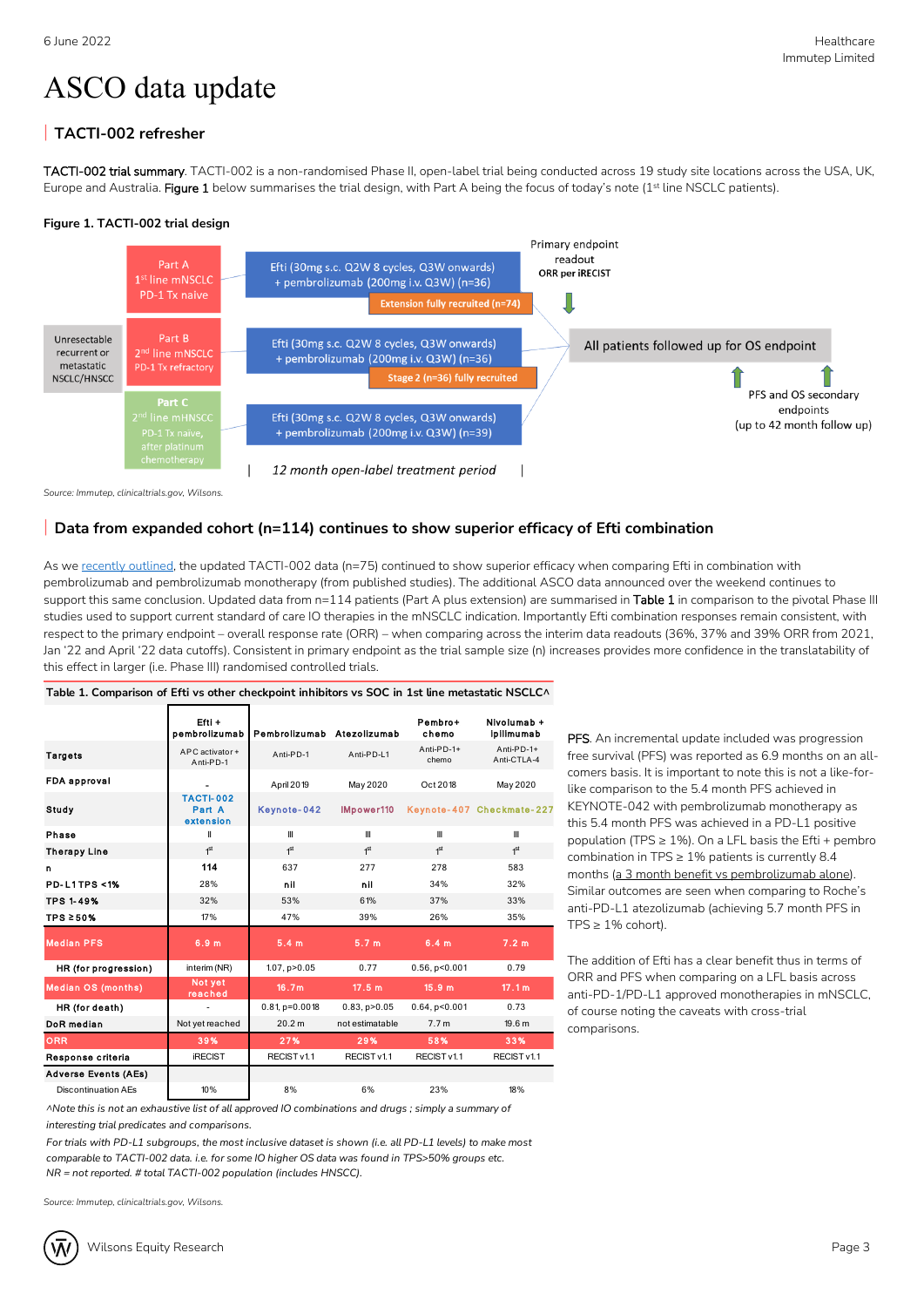**Low and negative PD-L1 cohorts (~65% total population) are key target for Efti**. As we have noted previously, these two cohorts, as opposed to high PD-L1 expression (TPS ≥ 50%) patients (which typically have good responses to pembrolizumab monotherapy) are where Efti's competitive edge lies in the 1 st line metastatic NSCLC setting. NSCLC is a busy indication with all major oncology players attempting to improve upon current standard of care. The comparison between Efti combo responses (from the n=114 data just released) versus pembrolizumab monotherapy (KEYNOTE-001 trial½) clearly shows superiority in ORR in the PD-L1 negative and low expression patients (28% vs 11% and 42% vs 17% respectively for Efti combo vs pembro monotherapy). Given that PD-L1 negative patients are currently ineligible for pembrolizumab monotherapy (US & EU), which represent ~30-35% of all mNSCLC, this 2.5x response rate (to 28%) is a meaningful improvement and could support expansion of the pembrolizumab label to include PD-L1 negative patients. The same could be said for PD-L1 low (TPS 1-49%) patients which are also ineligible in Europe for pembrolizumab monotherapy. The data here (**Table 2**) show the potential for Efti to expand the eligible mNSCLC population for pembrolizumab treatment by 30-65%. This continues to be, in our view, the most significant driver of corporate/licensing interest in Efti given the size of the NSCLC opportunity, particularly for MSD that currently dominate this indication with pembrolizumab sales.

### **Table 2. Efficacy responses by PD-L1 subgroup (1L NSCLC)**

|                       | Efti + pembrolizumab    |            | Pembrolizumab |
|-----------------------|-------------------------|------------|---------------|
|                       | (TACTI-002)             |            | (KEYNOTE-001) |
| PD-L1subgroup         | Proportion<br>of cohort | <b>ORR</b> | <b>ORR</b>    |
| n                     |                         | 114        | 147           |
| All (unselected)      | 100%                    | 38.6%      | 24.8%         |
| <1% TPS (negative)    | 28%                     | 28.1%      | 10.7%         |
| 1-49% TPS (low)       | 32%                     | 41.7%      | 16.5%         |
| $\geq$ 50% TPS (high) | 17%                     | 52.6%      | 50.0%         |

*Source: Immutep, Kang et al.* 

# **M&A within Immuno-oncology (IO) heats up**

**Recent M&A highlights importance of blockbuster insulation & addressing refractory patient segments**. Several recent pharma deals highlight the focus of oncology players – that is to insulate their existing IO blockbusters either through novel combinations (i.e. with LAG-3 or other targets) and/or via expansion of their addressable TAM (i.e. assets that address refractory patient subsets). These deals also demonstrate that the pharma M&A market is very much alive and active with big pharma finally digging into their deep pockets following some bumper COVID sales years.

**Sanofi deal focused on combinatorial flexibility**. Regeneron (NASDAQ:REGN) have been busy with a buyout of Sanofi's stake in Libtayo® (anti-PD-1 mAb) for a US\$900M upfront payment (+11% sales royalty) which includes plans to further develop Regeneron's own anti-LAG-3/PD-1 combination. This is one example of deals focused on bringing novel IO combos into the pipeline. The most significant of these has been GSK's \$2B deal (US\$625M upfront) for iTeos Therapeutics in 2021 on the basis of their anti-TIGIT asset. This of course has been cast into doubt based on the recent flop of Roche's leading anti-TIGIT asset, tiragolumab, which has recently failed in two Phase III trials. This very much leaves the IO space looking for new targets outside of TIGIT to pair with their approved anti-PD-1 agents.

**CheckMate deal focused on refractory patient subsets**. This was preceded by Regeneron's April acquisition of CheckMate Pharmaceuticals (NASDAQ:CMPI) for US\$250M (~335% premium), based on an asset (vidutolimod) which demonstrated efficacy in PD-1 refractory melanoma patients. This strategic acquisition by REGN highlights they are looking for assets that address the portion of the market in which their existing anti-PD-1 assets are failing. This strategy of course is the same one in which Immutep have demonstrated efficacy, in both Part A of their TACTI-002 trial (in patients with nil PD-L1 expression) and also in Part B (2<sup>nd</sup> line PD-1/PD-L1 refractory patients), showing that the addition of Efti to current standard of care (Keytruda®) can enhance and recreate clinical responses – significantly expanding the addressable mNSCLC patient pool.

**Turning Point deal also focused on expanding TAM**. Bristol Myers Squibb's (NYSE:BMY) acquisition of Turning Point Therapeutics (NASDAQ:TPTX) for US\$4.1B (122% premium) further highlights big pharma's focus on pipeline expansion via increased addressable patient pools within indications where they already have a significant presence. BMY's anti-PD-1 agent Opdivo is a blockbuster and used in NSCLC therapy. This deal focused on acquisition of repotrectinib, a novel tyrosine kinase inhibitor (TKI), with promising data in NSCLC patient subsets with ROS1 and NTRK mutations. If approved, repotrectinib expands the pool of NSCLC patients addressable within BMY's portfolio.

# **Next steps**

**More mature TACTI-002 readouts**. This was the first interim readout from the expanded Part A patient cohort (n=114). We will continue to see updated interim data readouts as the cohort progresses through their therapy, noting that overall survival (OS) data is a key readout we are yet to see for ~12 months (mid CY23), noting this is a secondary endpoint in this trial only. We will continue to received updated PFS readouts also, importantly across the three PD-L1 subgroups. We look to see PFS as maintained above pembrolizumab monotherapy – most importantly n the TPS <1% and TPS 1-49% subgroups where the greatest clinical and competitive benefit lies for Efti in the NSCLC indication.

**Corporate activity/ trial progression**. We anticipate a greater level of interest and awareness of the Efti NSCLC program has arisen following ASCO. We see clear advantages for MSD (and others) to bring Efti technology into their portfolios. The ability for IMM to show data from a larger Phase II dataset for discussions around Phase III partnership or licensing strengthens their value proposition. Predicting timing of any deals remains challenging.